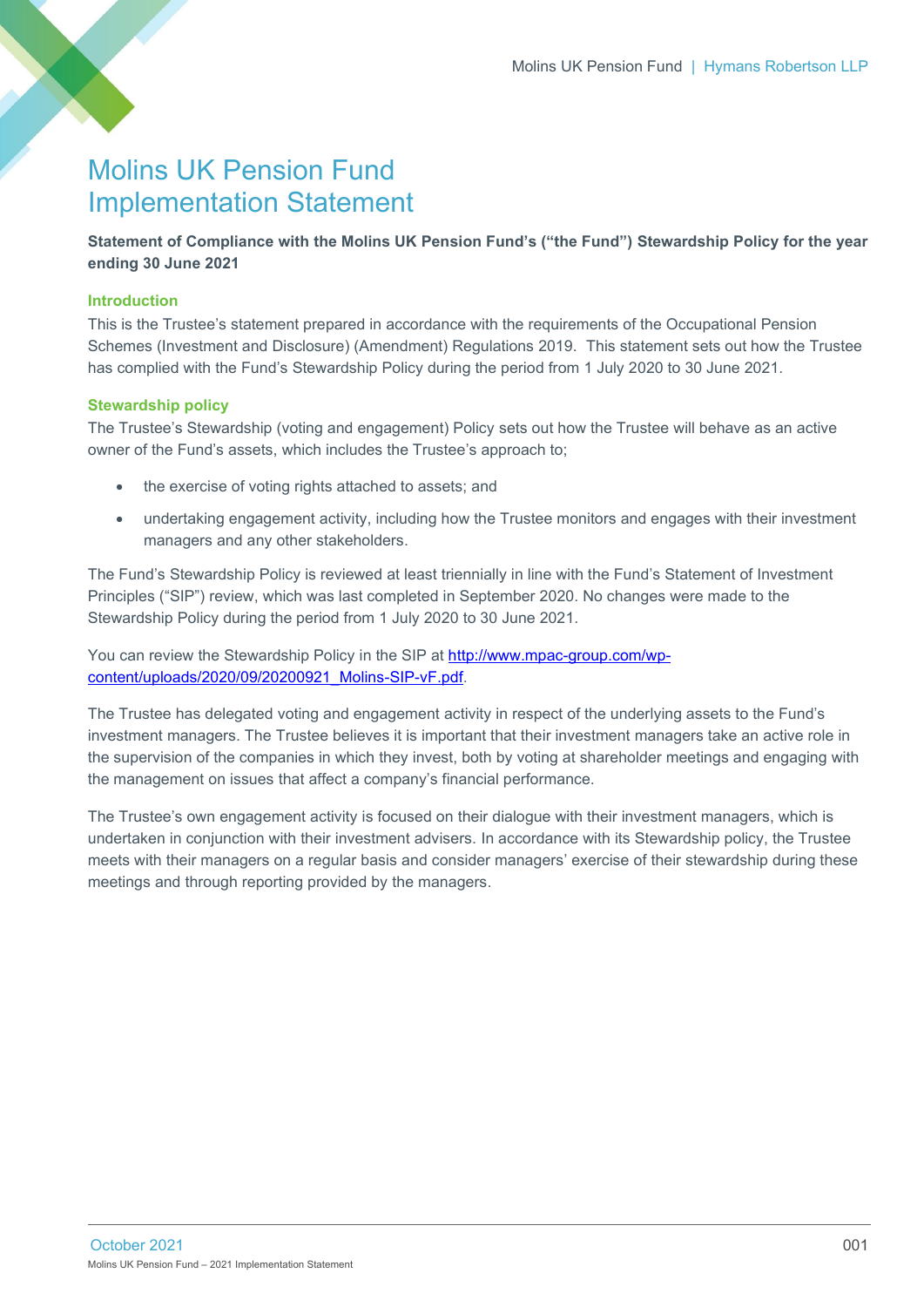# **Voting activity**

The Trustee has investment in equity assets through several different mandates. The Trustee's investment managers have reported on how votes were cast in each of these mandates as set out in the tables below.

|                                                            | <b>Aegon Diversified</b><br>Income Fund ("DIF") | <b>Aegon Global Equity</b><br><b>Income</b> | <b>LGIM UK Equity</b><br><b>Index</b> |
|------------------------------------------------------------|-------------------------------------------------|---------------------------------------------|---------------------------------------|
| Proportion of Fund assets at<br>30 June 2021               | 10.8%                                           | 11.9%                                       | 0.3%                                  |
| No. of meetings eligible to vote<br>at during the year     | 123                                             | 48                                          | 793                                   |
| No. of resolutions eligible to vote<br>on during the year  | 1,140                                           | 436                                         | 10,918                                |
| % of resolutions voted                                     | 61                                              | 64                                          | 100.0                                 |
| % of resolutions voted with<br>management                  | 93                                              | 94                                          | 92.6                                  |
| % of resolutions voted against<br>management               | 6                                               | 5                                           | 7.4                                   |
| % of resolutions abstained                                 | 1                                               | 1                                           | 0.0                                   |
| % of meetings with at least one<br>vote against management | 28                                              | 42                                          | 47                                    |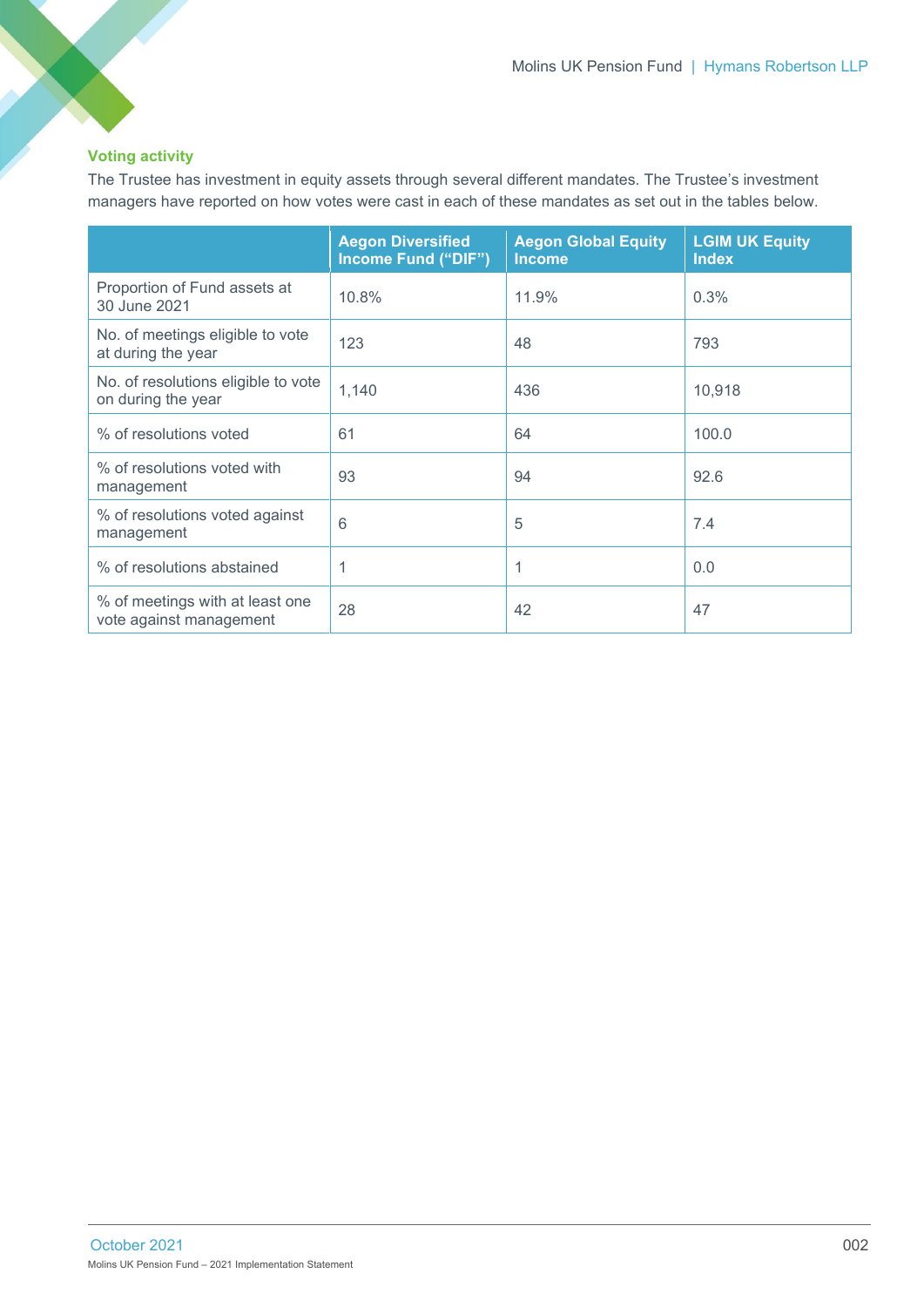## **Significant votes**

The Trustee has asked its managers to report on the most significant votes cast within the portfolios they manage on behalf of the Trustee. Managers were asked to explain the reasons why votes identified were significant, the size of the position in the portfolio, how they voted, any engagement the manager had undertaken with the company and the outcome of the vote. From the managers' reports, the Trustee has identified the following votes as being of greater relevance to the Fund:

| <b>Manager</b>                                    | <b>Date</b> | Company,<br>% portfolio<br>at the time                                           | <b>Subject (theme and</b><br>summary)                  | <b>Manager's vote and rationale</b>                                                                                                                                                                                                                                                                                                      |
|---------------------------------------------------|-------------|----------------------------------------------------------------------------------|--------------------------------------------------------|------------------------------------------------------------------------------------------------------------------------------------------------------------------------------------------------------------------------------------------------------------------------------------------------------------------------------------------|
| Aegon DIF,<br>Aegon<br>Global<br>Equity<br>Income | 09/04/2021  | Rio Tinto,<br>$0.94\%$ for<br>DIF and<br>1.98% for<br>Global<br>Equity<br>Income | Approval of<br>remuneration report                     | 'Against', with 61% of the vote also<br>against. Aegon consider this a significant<br>vote given that it was against<br>management and they believed that the<br>reputational damage to Rio Tinto from the<br>decision to destroy the Juukan Gorge<br>Rock Shelters in Australia was not<br>reflected in the remuneration report.        |
| Aegon<br>Global<br>Equity<br>Income               | 07/05/2021  | Anta Sports<br>Products<br>Limited,<br>2.06%                                     | Approval of the<br>reissuance of<br>repurchased shares | 'Against'. Aegon believe it to be significant<br>as the decision considered the long term<br>interest of their clients. If they had<br>approved the resolution, Aegon would be<br>approving what they believe to be an<br>excessive dilution of minority shareholder<br>interests.                                                       |
| <b>LGIM UK</b><br>Equity                          | 07/09/2021  | International<br>Consolidated<br>Airlines<br>Group,<br>0.16%                     | Approval of<br>remuneration report                     | 'Against'. LGIM considered the vote<br>significant as it illustrates the importance<br>for investors of monitoring investee<br>companies' reponses to the COVID crisis.<br>LGIM believe the proposed bonuses for<br>executives did not reflect the financial<br>position of the business and the cuts<br>made elsewhere in the business. |